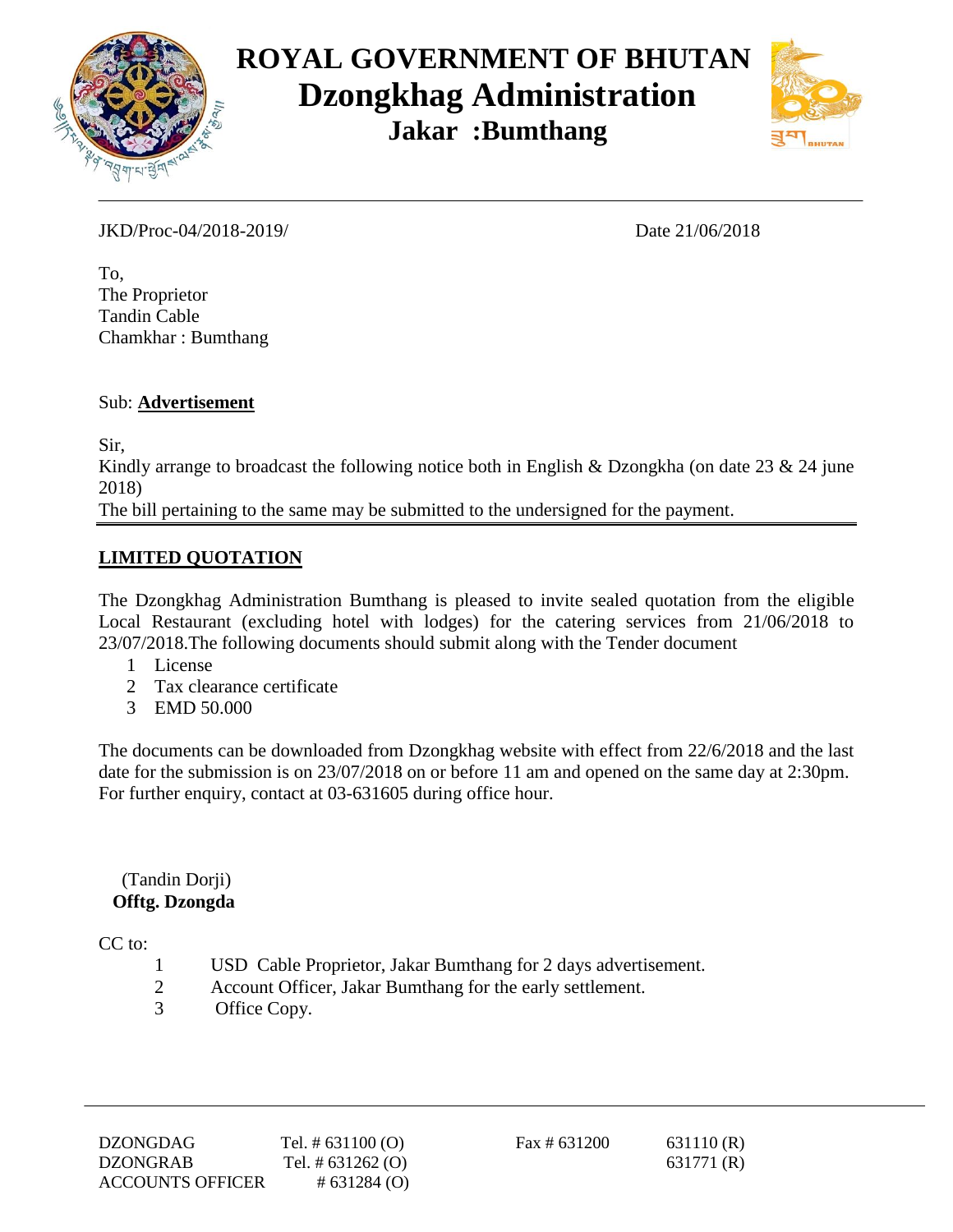



JKD/Proc-04/2018-2019/ Date 21/06/2018

To, The Proprietor Tandin Cable Chamkhar : Bumthang

Sub: **Advertisement**

Sir,

Kindly arrange to broadcast the following notice both in English and Dzongkha 0n date( 23-06-2018 and 23-06-2018)

Dzongkhag Administration Bumthang is pleased to invite sealed quotation from the eligible Local Restruant ( excluding Hoteliers) for the Canteen and Catering services FY.2018-2019

The bidder should submit the copy of Licensees / Tax clearance certificate and 50.000 EMD along with the Bidding documents .

The bidding document with detail specification, terms and condition for the above items may be down loaded from Dzongkhag web site and may submitted on 23/07/2018 before 11am and open on sameday at 2.30pm.

For further information /enquires, please contact 03 631605 during office hours.

(Tandin Dorji) **Offtg.Dzongda**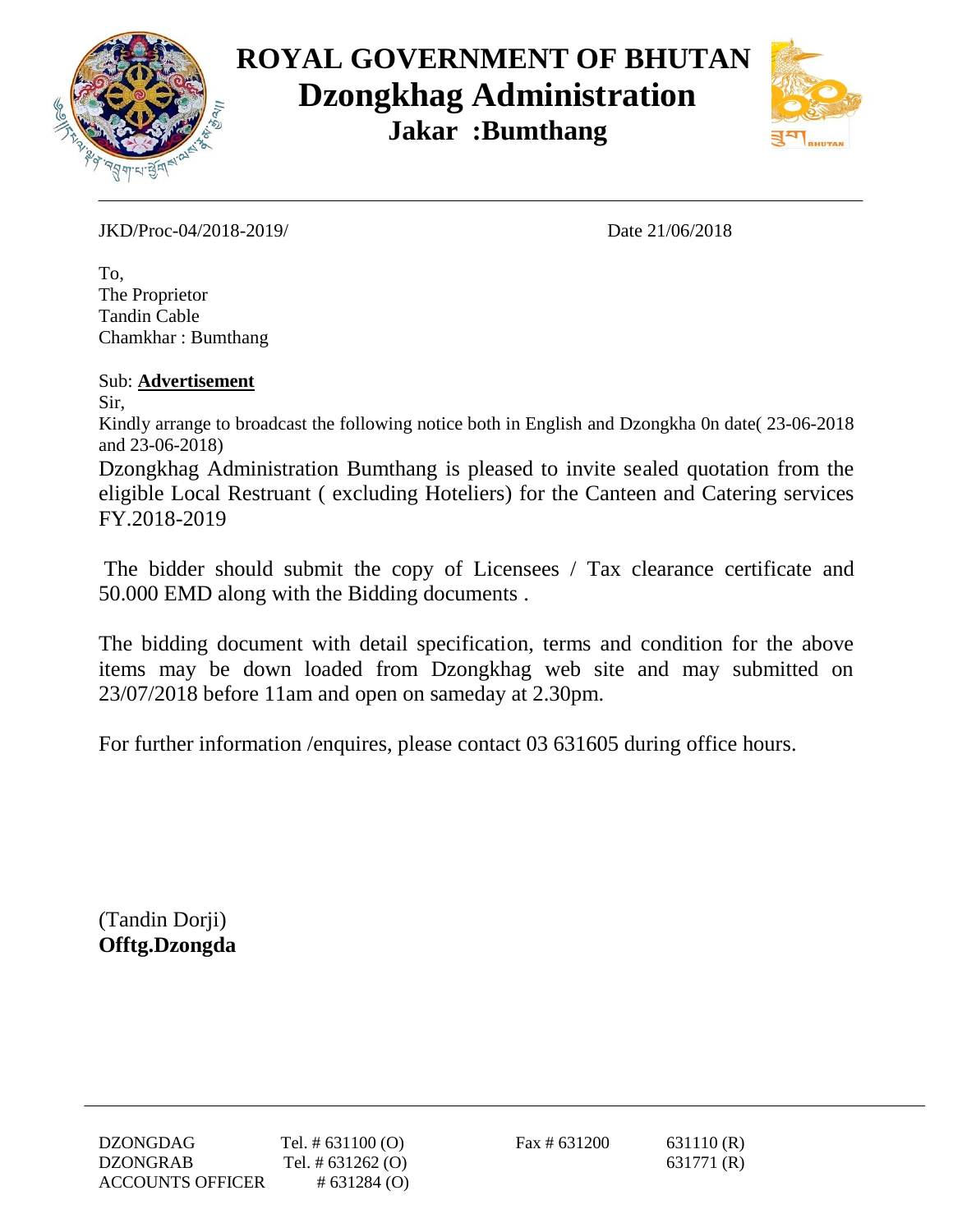



### **JKD/Proc-04/2018-2019/ 22st June, 2018**

## **Terms and conditions for Canteen Services**

- 1. Canteen shall be meant for serving refreshment, snacks, tea, meals and other non alcoholic beverage items on quoted price of individual item reflected in the contract agreement.
- 2. The canteen shall run on all working days (Monday to Friday from 8:30AM to 5:30PM) except on weekends and other national holidays unless required.
- 3. Canteen operator has to maintain proper cleanliness and hygiene all the time.
- 4. All waste should be properly disposed in a designated place and maintain canteen area.
- 5. Take care of all canteen properties and furniture.
- 6. Furniture should not be removed from the canteen for unofficial use.
- 7. Canteen operator has to mobilize other necessary items required for canteen.
- 8. In case of damage or loss of properties/furniture, the canteen operator has to Replace it, failure to which the deductions may be adjusted from the EMD.
- 9. Canteen operator has to bear monthly expenses for electricity and water bills etc.
- 10.Canteen operator has to be vigilant on safety and fire hazards.
- 11.Canteen operator has to deposit a monthly rent of Nu.1500/- to the accounts section of the Dzongkhag Administration within the  $1<sup>st</sup>$  week of every month.
- 12.Canteen contract shall be remained till the contract terms for catering is over.
- 13. Quoted rates of the items must be displayed at the canteen at all times.
- 14. Deviation from quoted price of the items is subjected to take an appropriate action by the Dzongkhag Tender Committee.
- 15. Canteen operator must avail administrative approval of leave from the chairman only upon the emergency cases.
- 16. Failing to fulfill any of the above terms and conditions will be liable for administrative action by the Dzongkhag Tender Committee.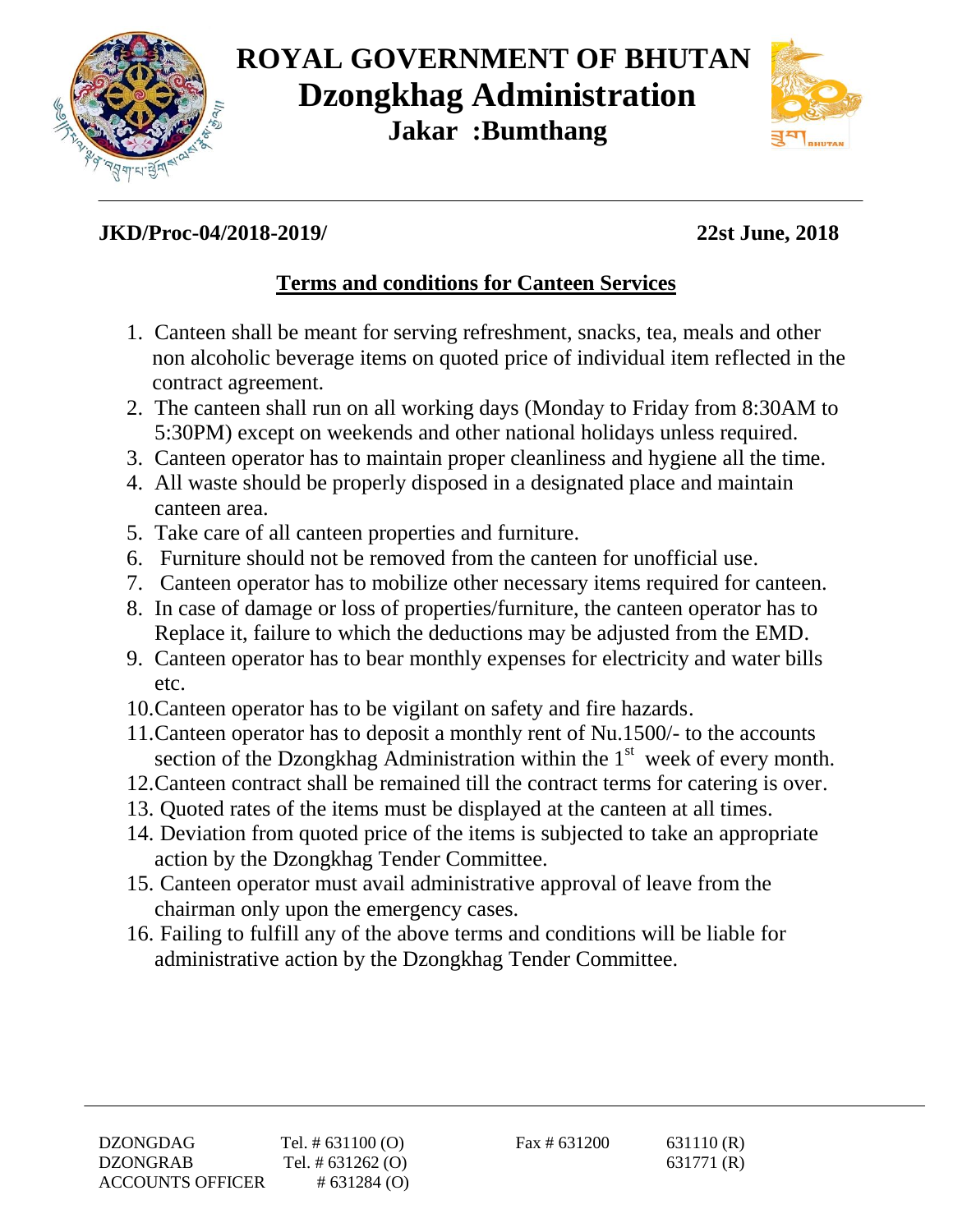



## JKD/Proc-042018-2019/

 $21<sup>th</sup>$  June, 2018

### **Terms & Conditions for the Catering services.**

- 1. Proper hygienic food items and dress code for the caterers will be strictly observed.
- 2. Catering services including transportation must be arranged to the venue as desired by the Dzongkhag Administration.
- 3. The supplier must deposit Nu. 50,000/- Fifty Thousand Only in the form of Cash Warrant/Demand Draft/Unconditional Bank Guarantee as the performances security till  $30<sup>th</sup>$  June 2019.
- 4. Special attention and care should be given to VVIP catering as desired by the Dzongkhag Administration.
- 5. Quality & quantity of any items should not be compromised.
- 6. The catering contract should be valid till  $30<sup>th</sup>$  June 2019.
- 7. The supplier cannot withdraw the contract, under any circumstances.
- 8. Timely delivery is must as desired by the Dzongkhag Administration as an when required (24x7).
- 9. Beyond 10 kilo meters the Catering operator may be allowed to claim the service charges@ 10% of the catering amount per occasion when ever Dzongkhag Administration instructs.